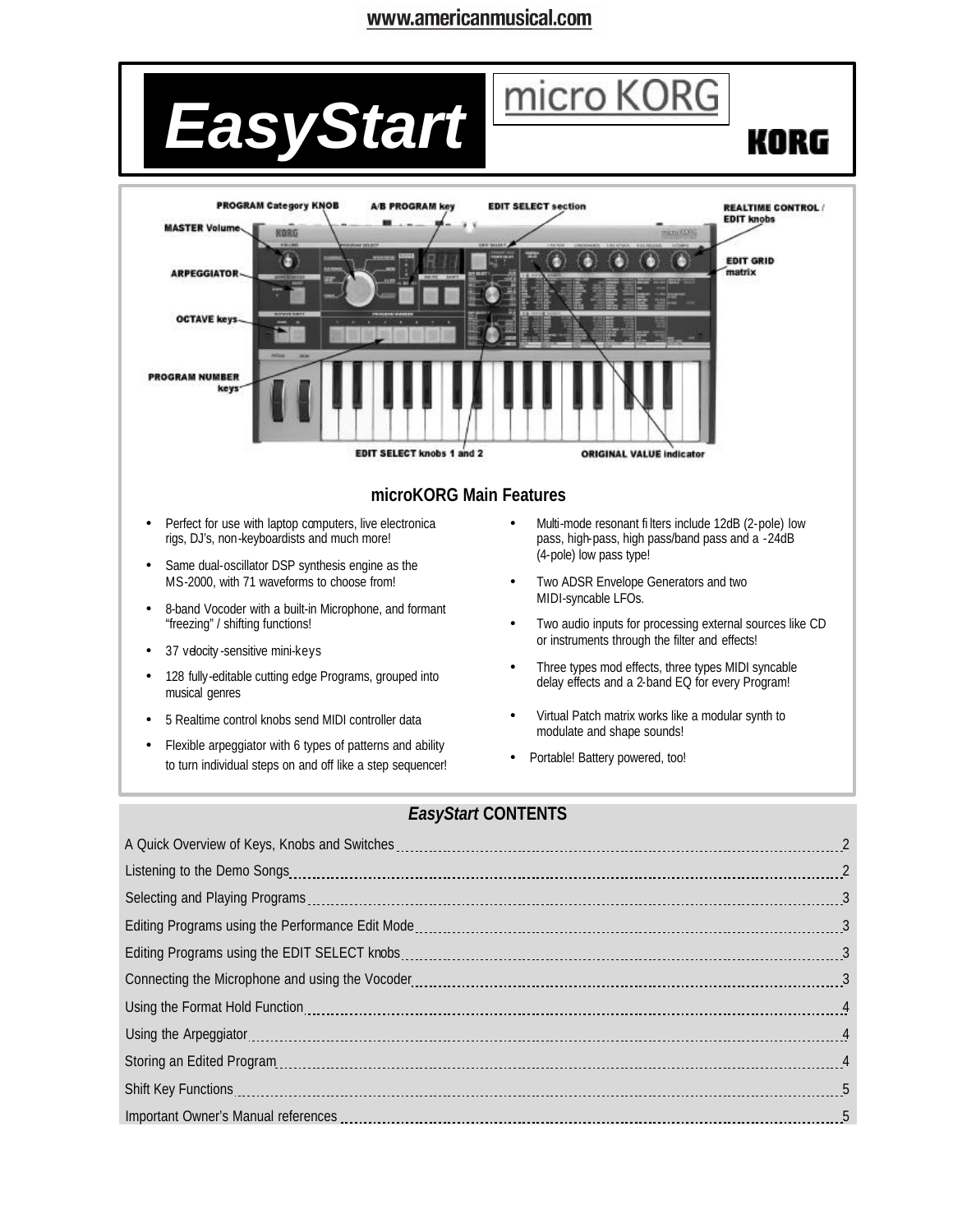## **A Quick Overview of Keys, Knobs and Switches**

**PROGRAM NUMBER** – These keys are used to select programs, in the **EDIT SELECT 2** ARPEG A. page they function as step on/off keys for the arpeggiator.

**PROGRAM SELECT–** This knob selects the musical genre or program banks 10 - 80.

**SIDE A / SIDE B –** This key switches between the A and B program banks. It also switches between **EDIT SELECT 1** and **EDIT SELECT 2** if it is pressed while holding down the **SHIFT** key.

**WRITE** – When memory protect is turned off, pressing and holding this key will write the current program into memory.

**SHIFT –** This key has multiple functions. You'll find more information on this beginning on page 59 in the Owner's Manual.

**VOLUME –** This knob sets the level of the output signal.

**ARPEGGIATOR ON/OFF–** This key turns the arpeggiator on and off.

**OCTAVE SHIFT DOWN/UP –** These keys change the octave of the program by a maximum of +/- 3 octaves.

**FORMANT HOLD / TIMBRE SELECT –** When in Vocoder mode, pressing this key will "freeze" the formant of your voice so it can be played on the keyboard and stored to a program. When in a dual mode synthesizer program, this key will select the TIMBRE that the **EDIT SELECT** knobs will affect.

**EDIT SELECT 1 / EDIT SELECT 2 –** These knobs select the parameters that the REALTIME CONTROL KNOBS 1-5 will control in **EDIT** mode.

**1/ CUTOFF, 2/RESONANCE, 3/EG ATTACK, 4/EG RELEASE, 5/TEMPO** – In Performance mode these knobs control the **CUTOFF, RESONANCE, EG ATTACK, RELEASE** and Arpeggiator **TEMPO** of a program. In EDIT mode these knobs edit the values of a parameter selected by the **EDIT SELECT 1 / EDIT SELECT 2** knobs.

**PITCH / MOD -** These wheels modify the sound of a program.

**AUDIO IN 1 VOLUME 1 / AUDIO IN 2 VOLUME 2** – These knobs change the input signal level of AUDIO 1 / AUDIO 2.

**MIC/LINE** – This switch changes the impedance of AUDIO IN 2 between microphone and line level.

### **Listening to the Demo Songs:**

- 1. Turn on the Power of the microKORG and wait a few seconds for it to boot up. Press and hold the **SHIFT** key and then press the **ARPEGGIATOR ON/OFF** key.
- 2. To select one of the 8 demo songs, press the **PROGRAM NUMBER** key (1 8) that corresponds to the demo song you would like to listen to.
- 3. To exit the demo song mode, press the **SHIFT** key again.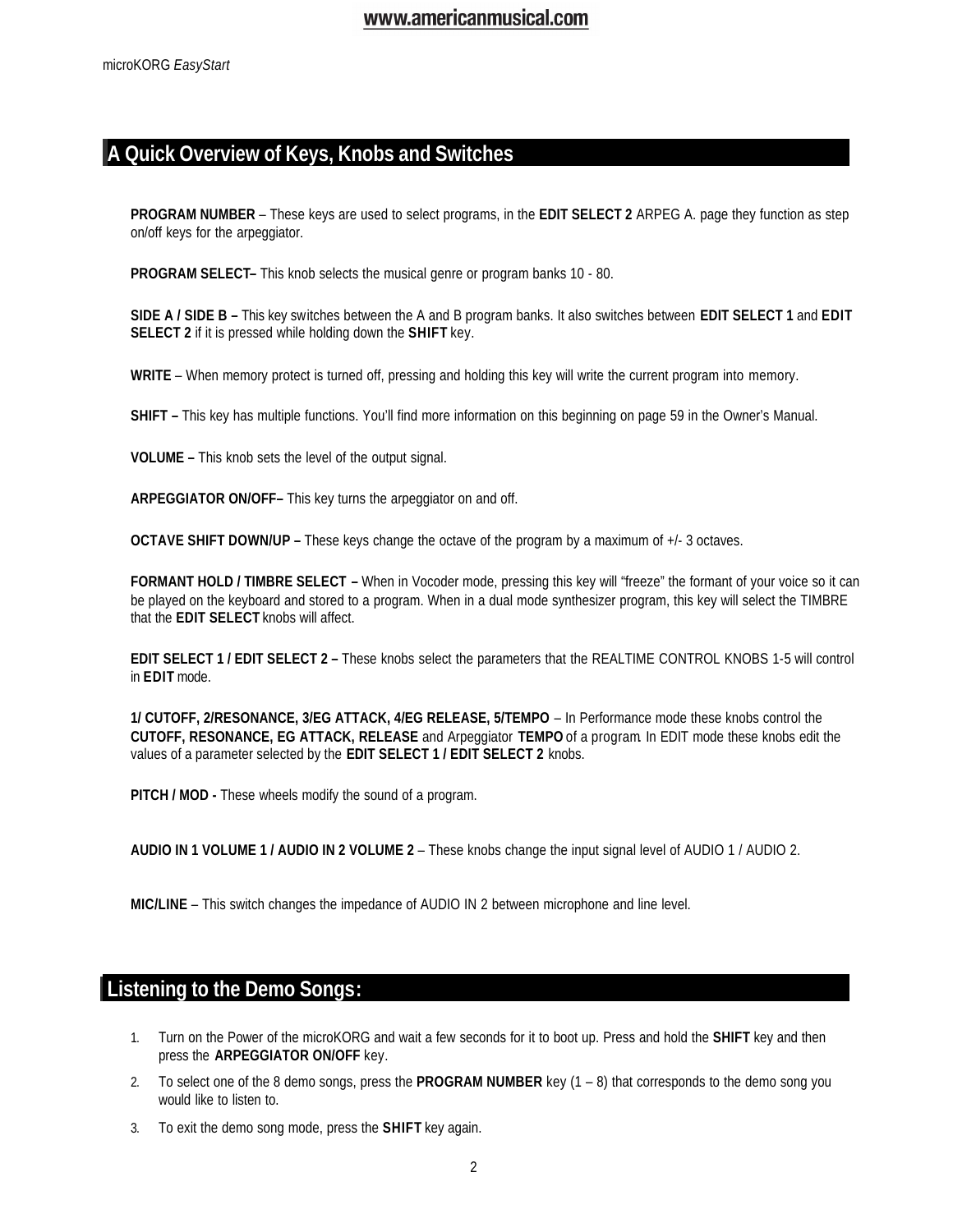## **Selecting and Playing Programs:**

- 1. Turn the **PROGRAM SELECT** knob to select the musical genre/program bank and use the **PROGRAM NUMBER** keys to select any of the eight programs in that bank.
- 2. To select programs in bank B, press the **SIDE A / SIDE B** key.

### **Editing Programs using the Performance Edit Mode:**

- 1. Select a program using the steps outlined above.
- 2. Turn any of the 5 Real-time control knobs to change the performance edit parameters (**CUTOFF, RESONANCE, EG ATTACK, EG RELEASE, TEMPO**).
- 3. If you wish to store your edited Program, follow the Storing an Edited Program procedure outlined below.

 **!** *Each of the five Real-time control knobs send out MIDI control change numbers, so all of your performance moves can be recorded to an external MIDI sequencer and played back.*

# **Editing Programs using the EDIT SELECT knobs:**

- 1. Select a program you wish to edit using the steps outlined above.
- 2. To edit one of the parameters in the **EDIT SELECT 1** area, turn the **EDIT SELECT 1** knob to the desired parameter section.
- 3. Reading from left to right on the Edit Grid Matrix, find the parameter that you would like to change/adjust and turn the realtime control knob directly above it. You may have to turn the knob to the left or right until it "catches" (finds the original setting) the current value before you can change it. Once it "catches" the current value the LCD display will stop blinking.
- 4. To edit one of the parameters in the **EDIT SELECT 2** area, turn the **EDIT SELECT 2** knob to the desired parameter and follow the steps outlined in step 3.
- 5. To jump between **EDIT SELECT 1** and **EDIT SELECT 2**, press and hold the **SHIFT** key and then press the **SIDE A / SIDE B** key.
- 6. To return to Performance edit mode, press the **PROGRAM NUMBER** key that is currently lit. You will see both LED **1** and **2** in the Edit Grid Matrix on at the same time.
- 7. To store your edited program, follow the Storing an Edited Program procedure outlined below.
- **!** *The Edit Knobs perform two different functions. When both of the EDIT SELECT LEDs are lit, the knobs are in the Performance Edit mode, and will perform their preset functions of Cutoff, Resonance, etc… If only one of the LEDs is lit, then the Edit Knobs are in the Program Edit mode, and the knobs will change the value of the individual parameters.*

 **!** *All of the parameters of the microKORG are assigned to MIDI control change numbers and can also be edited or changed*  in realtime from an external MIDI sequencer or controller. Refer to the Owner's Manual for more info on Control Change *Numbers.*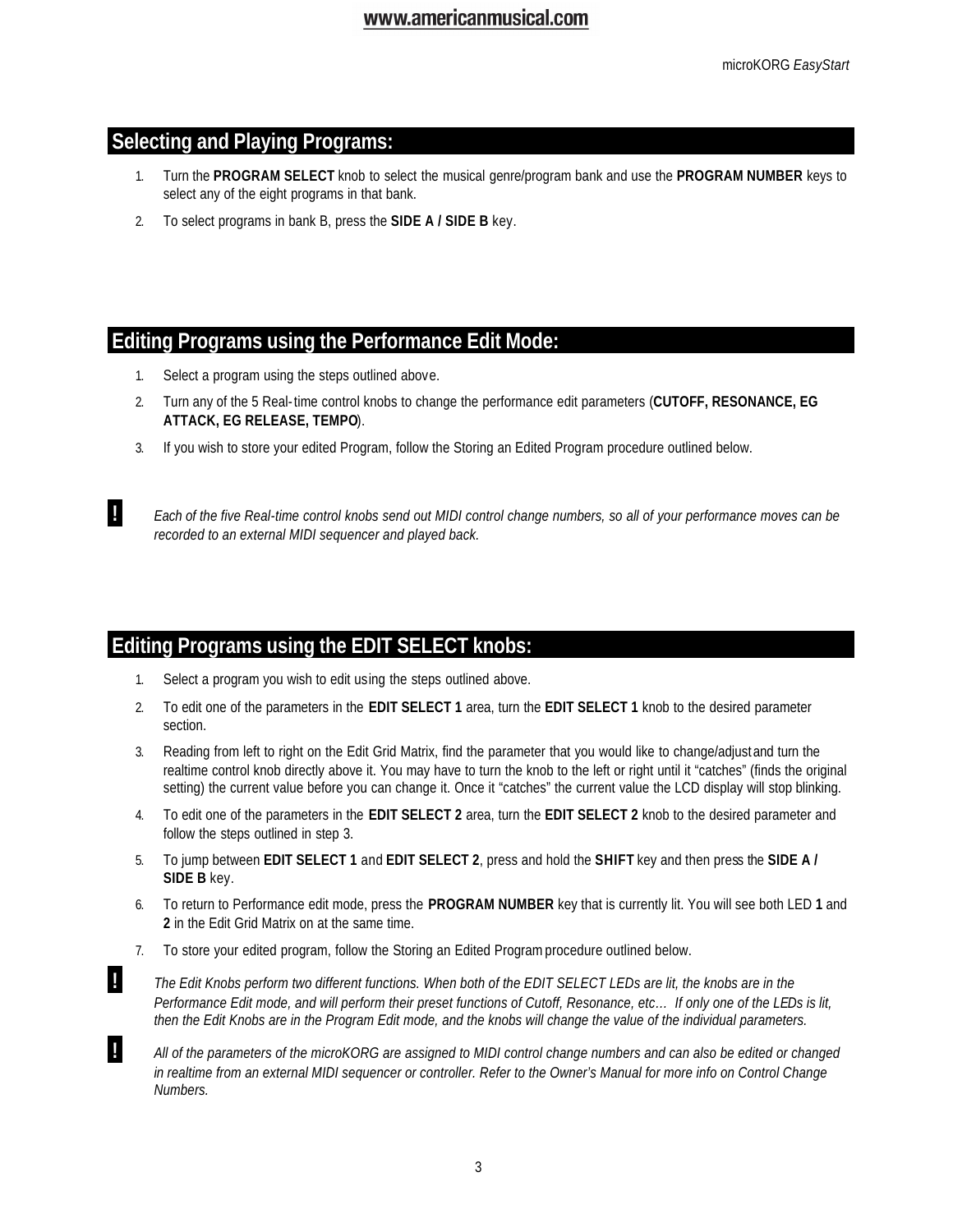### **Connecting the Microphone and using the Vocoder:**

- 1. Attach the included microphone to the holder following the instructions on page 5 of the Owner's Manual. Connect the 1/8" mini jack to the **CONDENSER** input on the back of the microKORG.
- 2. Be sure the **MIC/LINE** switch is set to **MIC.** Adjust the level of **INPUT 1** using the **VOLUME 1** knob so that the **AUDIO IN 1** LED does not turn red.
- 3. Select the **VOCODER** program bank using the **PROGRAM SELECT** knob and then select program number A84 by pressing **PROGRAM NO.** key **4**.
- 4. Play the keyboard while speaking or singing into the microphone and adjust the microphone level if needed.

## **Using the FORMANT HOLD function:**

- 1. After using the steps outlined above to select a Vocoder program, speak a vowel sound like "ahhh" or "ohhh" into the mic and then quickly press the **FORMANT HOLD** key to "freeze" it into memory. You can now play the formant across the keyboard without having to speak into the microphone.
- 2. To store a Vocoder program with the **FORMANT HOLD** on, follow the steps for Storing an Edited Program outlined below.
- **!** It may take some practice to "freeze" a formant correctly, try pressing the **FORMANT HOLD** key the exact moment you begin speaking into the microphone.

### **Using the Arpeggiator:**

- 1. To turn on the Arpeggiator, press the **ARPEGGIATOR ON/OFF** key so that the LED is on.
- 2. To change the tempo, turn the **5/TEMPO** knob.
- 3. To turn arpeggiator steps on and off, turn the **EDIT SELECT 2** knob to **ARPEG. A**. Now you can use the **PROGRAM NO.** key to turn steps on (key LED on) and off (key LED blinking).

## **Storing an Edited Program:**

- 1. First turn off the Memory Protect by pressing and holding the **SHIFT** key and then press **PROGRAM NO.** key **8**. Next turn the **1/CUTOFF** knob to the right and then to the left so that the LCD screen reads "**off**".
- 2. Exit the Memory Protect page by pressing the **SHIFT** key.
- 3. Now you can press the **WRITE** key once (the LCD will blink) and if you wish to store the program in the same location, press the **WRITE** key again. If you wish to store the program into a different location, press the **WRITE** key once then select the destination program bank and number and then press the **WRITE** key again.